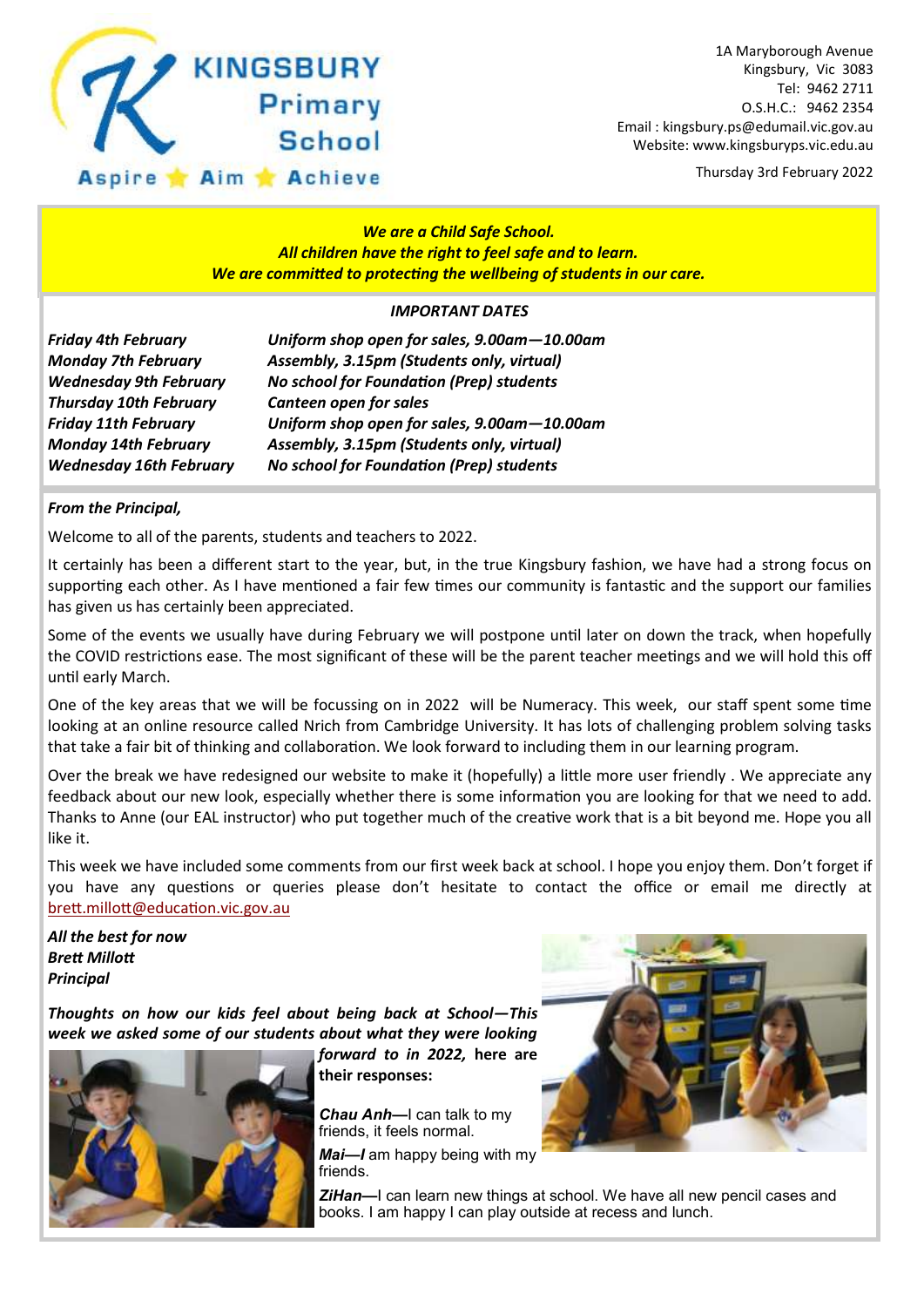*Oliver—*I can play with my friends and have lunch with them. Astrid—I get to see my friends and I get to play.

**Sai—I** am happy to go to school and I like to play.

*Mushfiqur—*I like being with friends to learn.



*Abhay—*I am happy to be at school so I can learn more Maths. *Sarah El-Ghattis—*I can be with my friends and do lots of fun stuff.

*Jasmine—*Being back with friends and learning at school because it

feels like we haven't done it for so long.

*Zach—*Seeing friends and having a routine back at school. It's kind of tiring but I don't care because we are back.

*Minh Khang—*I can meet new people, see more things and do lots of different activities.



*Vivienne—*I am very happy to see my friends and am looking forward to playing sport.

*Tianah—*I am looking forward to doing Art. I am happy with my grade, friends and teacher.



**Brandan—**'m happy I'm at school; I can do sport and play soccer. I like that I can do a lot of activities.

*April—*It's been hard with the Covid scenario, but I'm happy to be back and I am looking forward to going on camp.

Joshua T—I'm excited to be in Grade 6. I'm looking forward to athletics. I enjoy doing Maths at school better than at home.

#### *We are a Sun Smart School*

All students must wear a hat in Term 1 and part of Term 2. This is not negotiable. Students not wearing hats will be required to play in the shade and will be unable to participate in Physical Education lessons or sport. Hats are available for purchase from the uniform shop on Friday mornings. Bucket hats are \$12.00, Legionnaire Hats \$9.00 and Broad Brimmed Hats are \$14.00.

#### *CSEF (Camps, Sports & Excursions Fund)*

The Camps, Sports and Excursions Fund helps eligible families to cover the costs of school trips, camps and sporting activities.

If you have a valid means-tested concession card, such as a Veterans Affairs Gold Card, Centrelink Health Care Card or Pensioner Concession Card, or are a temporary foster parent, you may be eligible. There is also a special consideration category for asylum seeker and refugee families.

Payment amounts this year are \$125 for eligible primary school students. Payments are made direct to the school to use towards expenses relating to camps, excursions and sporting activities for the benefit of your child. Application forms are available at the School Administration office, please return completed forms as soon as possible.

#### *School Attendance*

The Department of Education requires all families to notify the school by 9.30am each day, if their child is absent. Then the school roll can be marked accordingly. Any family that does not contact the school will be contacted a school staff member to find out the reason for the absence. DET expects that all students attend school each day, unless a reasonable explanation is provided.

There are three ways you can notify us of your child's absence:

- ▶ Telephone 9462 2711 at any stage prior to 9.30am
- Email the school  $\omega$  kingsbury.ps  $\omega$  education.vic.gov.au
- Notify us on the Compass App. A quick, easy option for those on the move. The Compass App can be downloaded via the "App Store" and is free. Please see the Administration Staff if you require a username and login.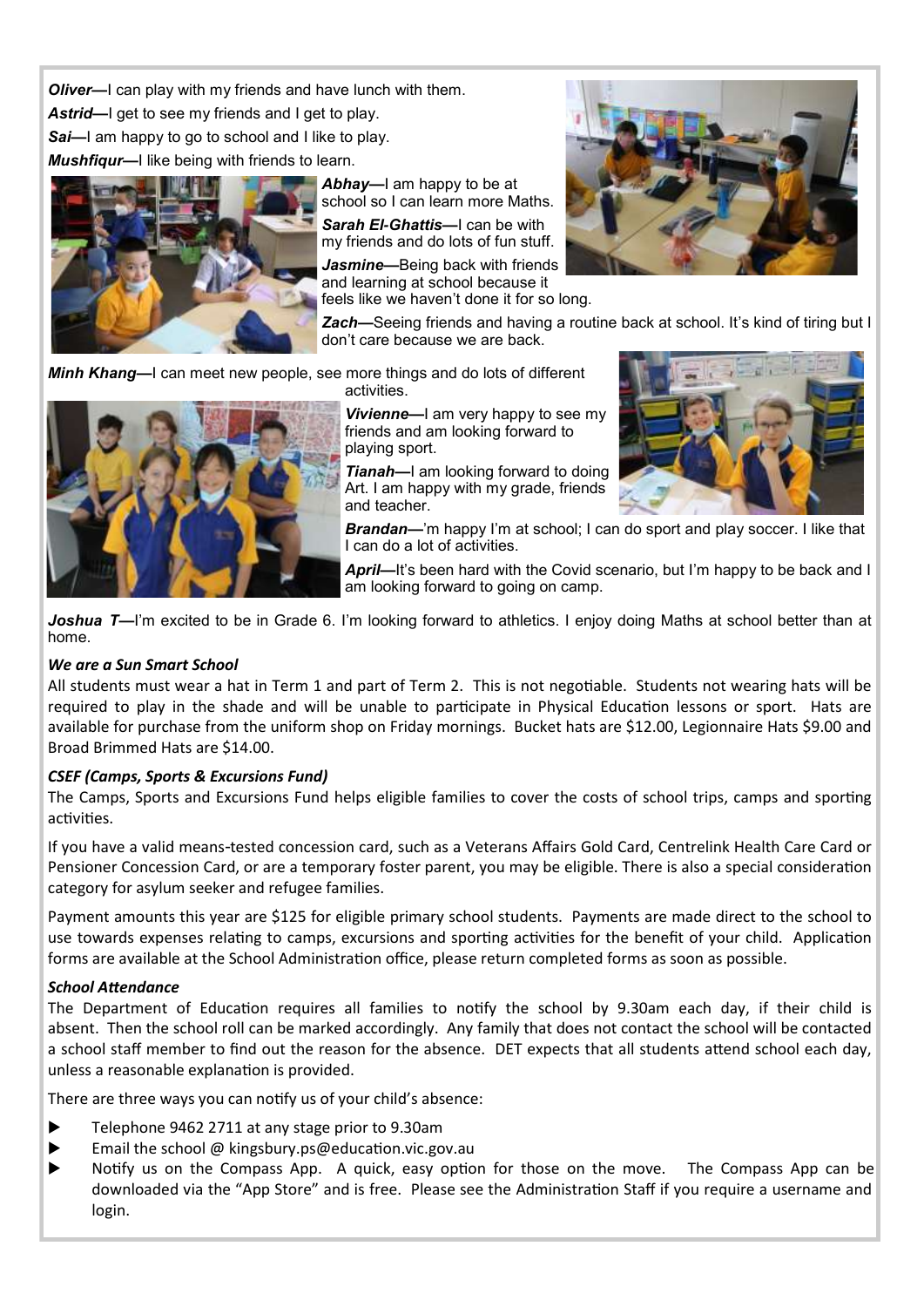#### *School start and end times*

As you know, school starts at 9:00am at Kingsbury Primary School. It is very important that teachers start their teaching promptly at this time, in order to set students up well for the start of the day and to maximise learning time.

I am asking all families to **arrive at school by 8:50am**, so that your child is ready to walk into class with their peers at the start of the day. Teachers have been directed to begin teaching at 9:00am, regardless of late arrivals. If your child arrives late, they must sign in at the office via the Compass Kiosk. Please encourage children to walk quietly into class and join in the activity. There is no opportunity for parents to speak to teachers after 9:00am. If you wish to discuss something, please catch up with your child's teacher after school.

School finishes at 3.30pm each day. Parents, please ensure that you are not late in picking up your child/children, as they can become quite anxious if their parents are not there to pick them up on time. Teachers are on yard duty until 3.45pm, and your child/children should wait with them until this time. After 3.45pm children will be directed inside to the School Office, where a staff member will make contact with the parents.

Before and After School Care is available to families. All families must register to use this service. Application forms are available from the School Office or contact the Program Coordinator, Jill Holmes on 9462 2354 for more information.

#### *Dental Check Ups*

Shortly, all families will receive a letter, flyer and permission form for your child to participate in our upcoming free dental check up & treatment plan for eligible students. All permission forms need to be returned to the school office as soon as possible.

#### *Years 3/4/5/6 Camp—Golden Valley Lodge*

Our camp planning is currently underway—to be held in the last week (fingers crossed) of Term 1, Monday 4th April— Wednesday 6th April at Golden Valley Lodge on the Mornington Peninsula. Golden Valley Lodge is an adventure camp where our students will participate in activities that center around four main disciplines; High adventure, pioneering, social interaction and large group activities. More details will be provided shortly.

#### *Foodbank*

Foodbank has once again delivered some items to our school to distribute to families. We have a wide variety of breakfast cereals, together with long life milk, tinned fruits, soups etc. If you would like to collect some items, please pop into the office before 4.00pm, Monday—Thursday. Fresh fruit will also be delivered in the coming weeks.

#### *Privacy Policy*

Our school collects, uses, discloses and stores student and parent personal information for standard school functions or where permitted by law, as stated in the Schools' Privacy Policy. Please take time to remind yourself of our school's collection notice, found on our website, [www.kingsburyps.edu.au](http://www.kingsburyps.edu.au) For more information about privacy, refer to: Schools' Privacy Policy — information for parents, [https://www.education.vic.gov.au/Pages/Schools-Privacy-Policy](https://www.education.vic.gov.au/Pages/Schools-Privacy-Policy-information-for-parents.aspx)[information-for-parents.aspx](https://www.education.vic.gov.au/Pages/Schools-Privacy-Policy-information-for-parents.aspx)

This information is also available in nine community languages: Amharic, Arabic, Dari, Gujarati, Mandarin, Somali, Sudanese, Turkish, Urdu and Vietnamese.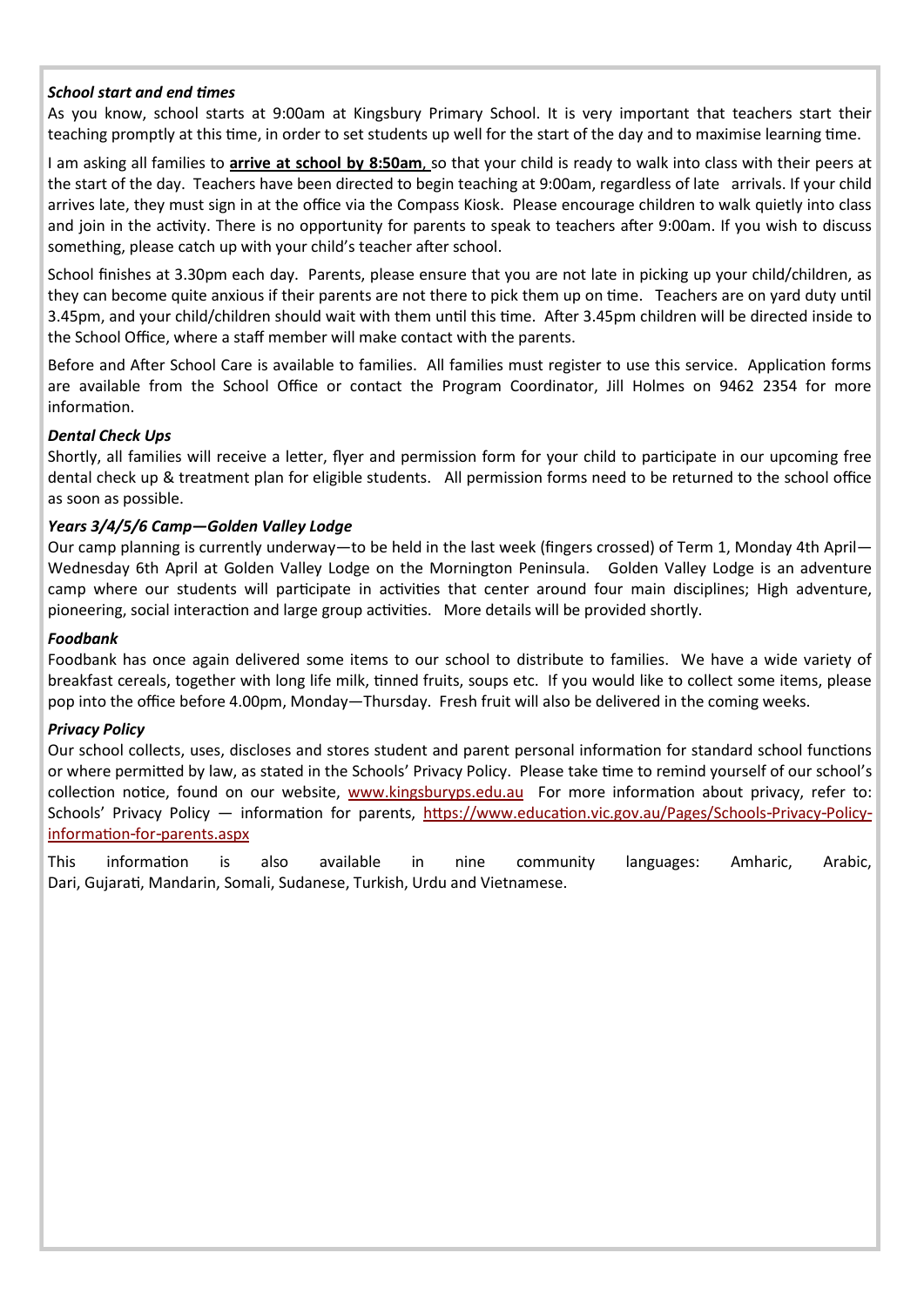

# **FINANCIAL ASSISTANCE INFORMATION FOR PARENTS**

Every Victorian child should have access to the world of learning opportunities that exist beyond the classroom. The Camps, Sports and Excursions Fund helps ensure that no student will miss out on the opportunity to join their classmates for important, educational and fun activities. It is part of making Victoria the Education State and the Government's commitment to breaking the link between a student's background and their outcomes.

#### **CAMPS, SPORTS & EXCURSIONS FUND (CSEF)**

School camps provide children with inspiring experiences in the great outdoors. Excursions encourage a deeper understanding of how the world works while sports teach teamwork, discipline and leadership. All are a part of a healthy curriculum.

CSEF is provided by the Victorian Government to assist eligible families to cover the costs of school trips, camps and sporting activities.

If you hold a valid means-tested concession card or are a temporary foster parent, you may be eligible for CSEF. A special consideration category also exists for asylum seeker and refugee families. The allowance is paid to the school to use towards expenses relating to camps, excursions or sporting activities for the benefit of your child.

The annual CSEF amount per student is:

- · \$125 for primary school students
- · \$225 for secondary school students

#### MORE INFORMATION

For more information about CSEF visit: https://www.education.vic.gov.au/about/programs/Pages/csef.aspx

#### **HOW TO APPLY**

New applicants should contact the school office to obtain a CSEF application form or download from the website below.

If you applied for CSEF at your child's school last year, you do not need to complete an application form this year unless there has been a change in your family circumstances.

You only need to complete an application form if any of the following changes have occurred:

- . new student enrolments; your child has started or changed schools this year.
- changed family circumstances; such as a change of custody, change of name, concession card number, or new siblings commencing this year.

Check with the school office if you are unsure.



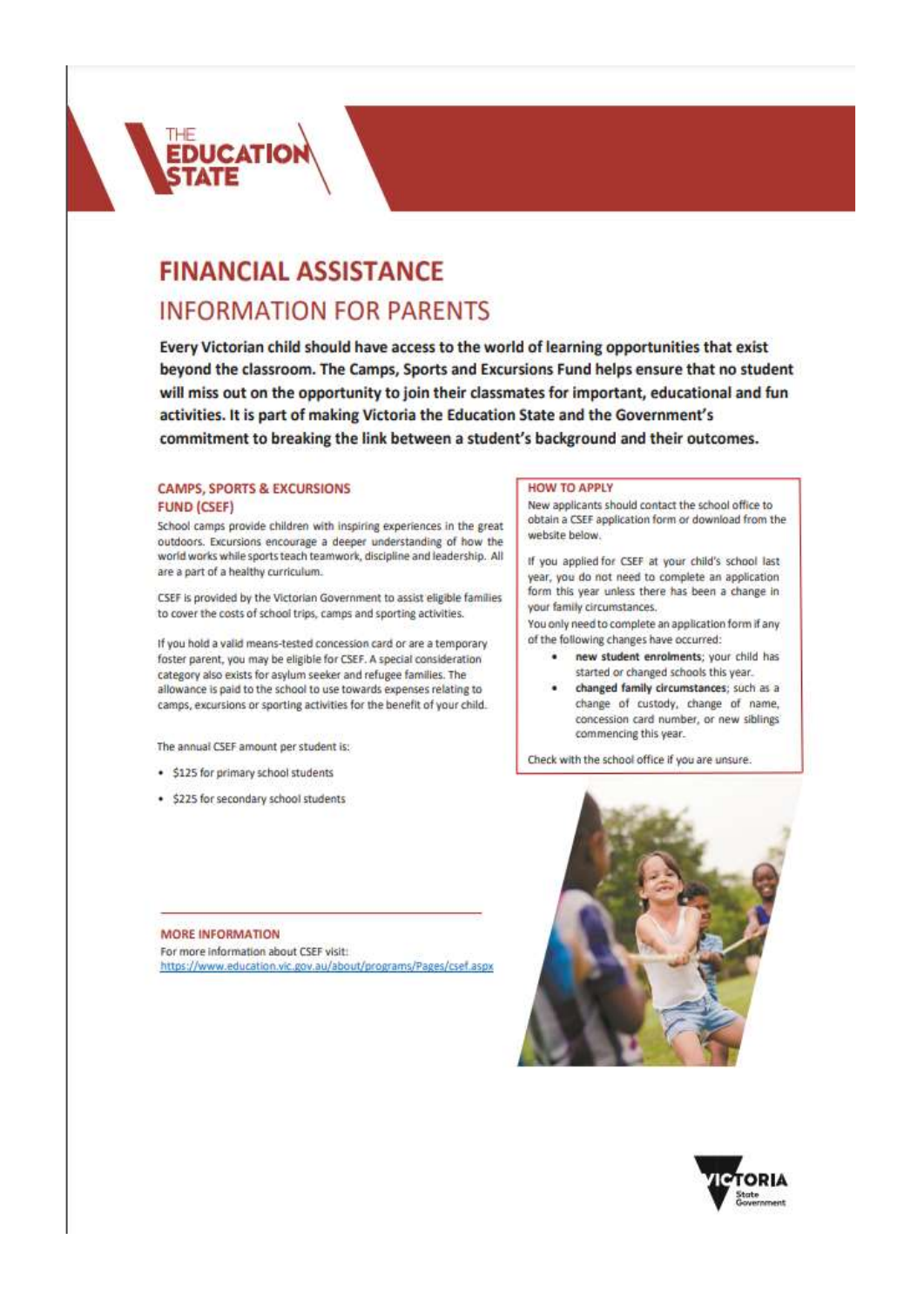## KINGSBURY **OUT OF SCHOOL HOURS CARE**

Email: oshc.kingsbury.ps@education.vic.gov.au Telephone: 9462 2354

Welcome back, everyone! We hope the school year is off to a great start for you all, especially for any new families and prep children. We have our fingers crossed that this year will be a safe and happy one with as few interruptions as possible!

Despite an unexpected break in the middle due to Covid, we had lots of fun during our summer holiday program. We loved going to the movies to see Sing 2 and The Addams Family 2, and at Bounce we got to play trampoline dodge ball and jump off the high platform. In a highly technical survey though, 3 out of 3 kids agreed that our incursion with the Ultimate Games video game bus was the best part of the holidays! Other highlights included Roan and Charlize's origami stall on our Kingsbury Marketplace Day (did you know you can make pop-it fidget toys out of paper?!), having a big water fight on a hot day, and doing different construction projects with Pringles chips, spaghetti and recycled bits and pieces.

We're looking forward to having more fun crafting, cooking, experimenting and playing all throughout the term and would love for your family to join us.

A friendly reminder to all families to complete and return your re-enrolment forms as soon as possible. New families are also encouraged to enrol - this will enable you to use the program regularly, occasionally or even just in an emergency. If you'd like to find out more about our program please feel free to get in touch using the email above or come and visit us in the multi purpose room.

|                          | <b>MONDAY</b>                                                                               | TUESDAY                                        | WEDNESDAY                                 | THURSDAY                                | FRIDAY           |
|--------------------------|---------------------------------------------------------------------------------------------|------------------------------------------------|-------------------------------------------|-----------------------------------------|------------------|
| BREAKFAST                | TOAST AND CEREAL                                                                            | TOAST AND CEREAL                               | <b>SMOOTHLES</b>                          | TOAST AND CEREAL                        | <b>DMELETTES</b> |
| AFTERNOON TEA            | <b>RISOTTO</b>                                                                              | NOODLE STIL FRY                                | ROAST POTATOES                            | CHICKEN NOODLE SOUP                     | POPCORN          |
| ACTIVITY OPTION 1        | <b>CRAFT: NATURE</b><br>COLLAGE                                                             | <b>CLAFT: PAPER LANTERNS</b><br>AND WIND SOCKS | COOKING: LEMON &<br>BLUEBERRY YOGURT CAKE | <b>CRAFT: BRACELET</b><br><b>MAKING</b> | PICTIONARY       |
| <b>ACTIVITY OPTION 2</b> | <b>PAPER PLANE</b><br><b>CHALLENGES</b>                                                     | SAND SCULPTURES                                | CRICKET                                   | <b>TAIL TIGGY</b>                       | OBSTACLE COURSES |
| <b>FREE PLAY IDEAS</b>   | PLAY UNO OR TWESTER, PUT ON A FUNNY COSTUME, DRAW A SELF PORTRAIT OR WRITE AN ACROSILE POEM |                                                |                                           |                                         |                  |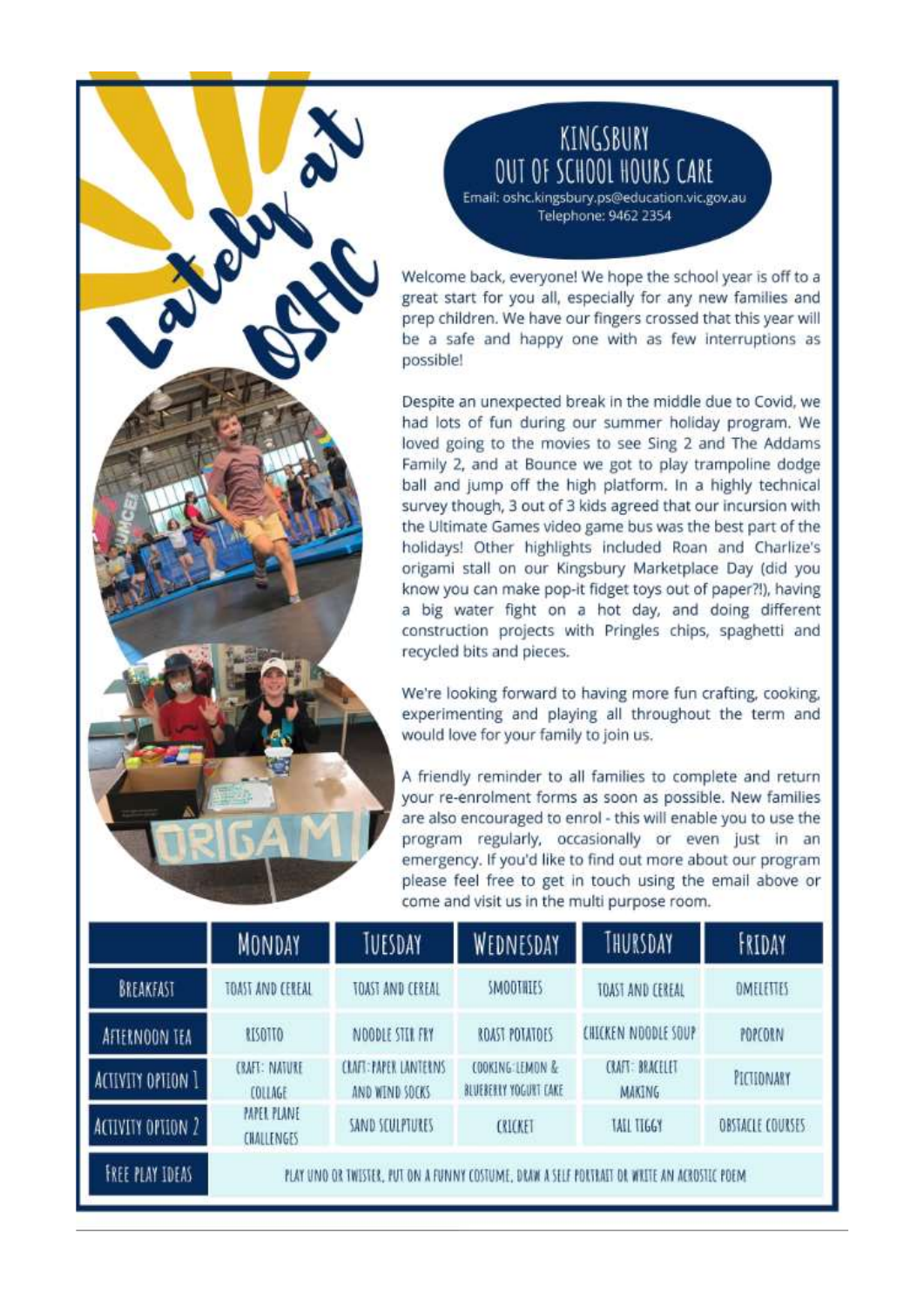Stage<br>School<br>Australia

\*\*\*\*\*

THE BENEFIT SOFPERFORMING ARTS FOR<br>SCHOOL AGED INDIS HAS IRREFITABLE BENEFITS BEYOND THE CLASSROOM

PROFESSOR MICHAEL ANDERSON<br>UNIVERSITY OF SYDNEY.

# **JOIN US IN<br>THE SPOTLIGHT**

BOOK YOUR<br>AUDITION TODAY  $(03) 8199 8344$ 

# **CLASSES IN BUNDOORA**

NOW ENROLLING EXTRA-CURRICULAR **PERFORMING ARTS CLASSES IN:** 

DRAMA, MUSICAL THEATRE (SONG, DANCE, ACTING) AND BOYS DANCE CLASSES

Performing arts classes for young people aged 3-18 Nurture your child's creativity and performing abilities while developing successful life skills like confidenc communication and teamwork.



STAGESCHOOL.COM.AU @ f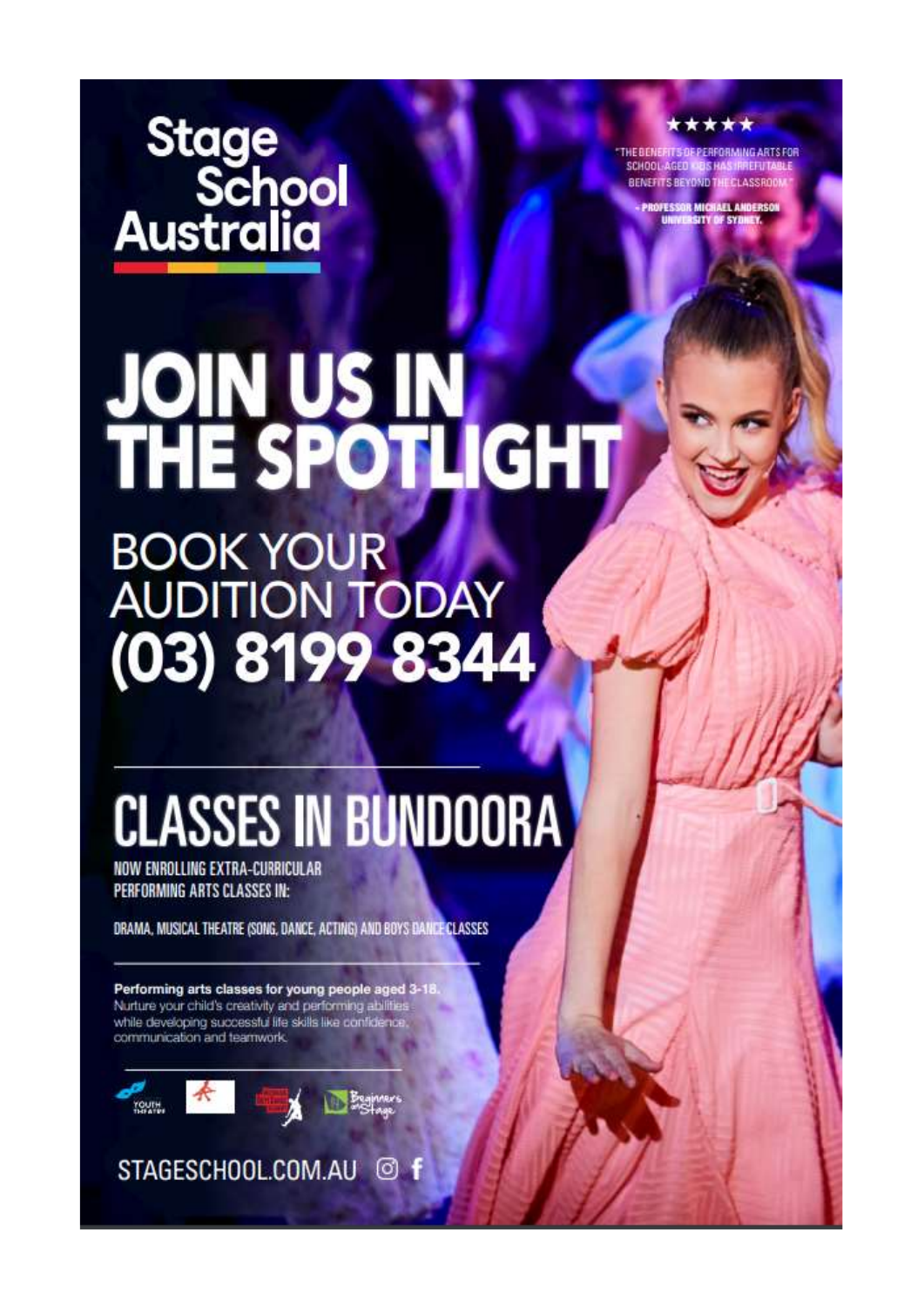

Campbellfield **Warehouse Sale** Scholastic Warehouse 17 Production Drive. Campbellfield

8am-5pm

- Wednesday 9th February  $\bullet$
- Thursday 10th February  $\bullet$
- Friday 11th February  $\bullet$



## follow this event on facebook

\*Selection may vary from image shown. One free book per customer. While stocks last. Payment methods EFTPOS, cash, VISA, MasterCard and school accounts. No Trade resellers.

www.scholastic.com.au/saleevents